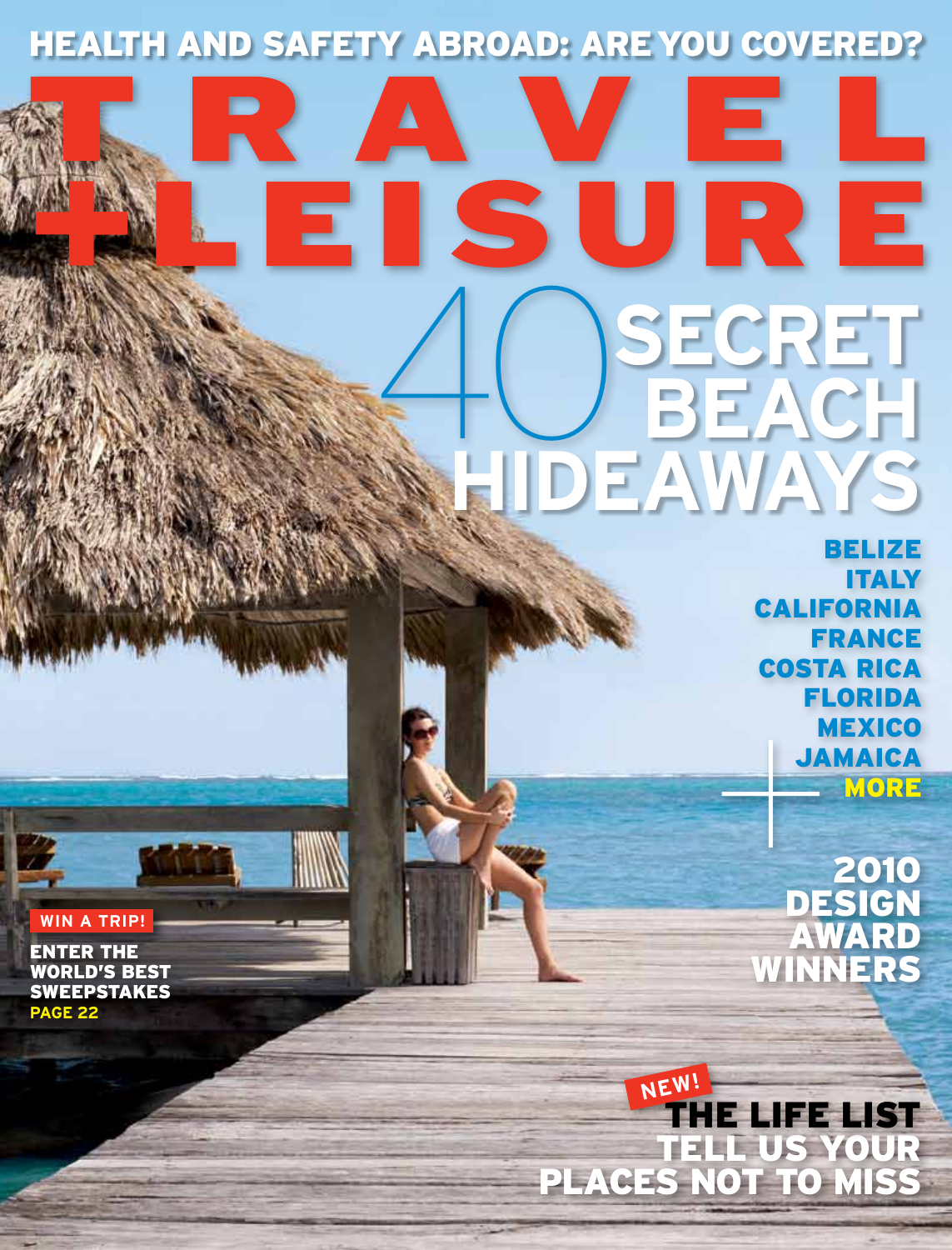# secret beach hideaways There's nothing like a little sand between your toes. Whether it's a thatched-roof casita in belize or a villa on the amalfi coast, these SEASIDE resorts—all \$250 or less per day—promise sun and the simple life.

This spread photographed by ROLAND BELLO Styled by **MIMI LOMBARDO** 

**00** m o n t h 2 0 0 8 | **t r a v e l a n d l e i s u r e . c o m**